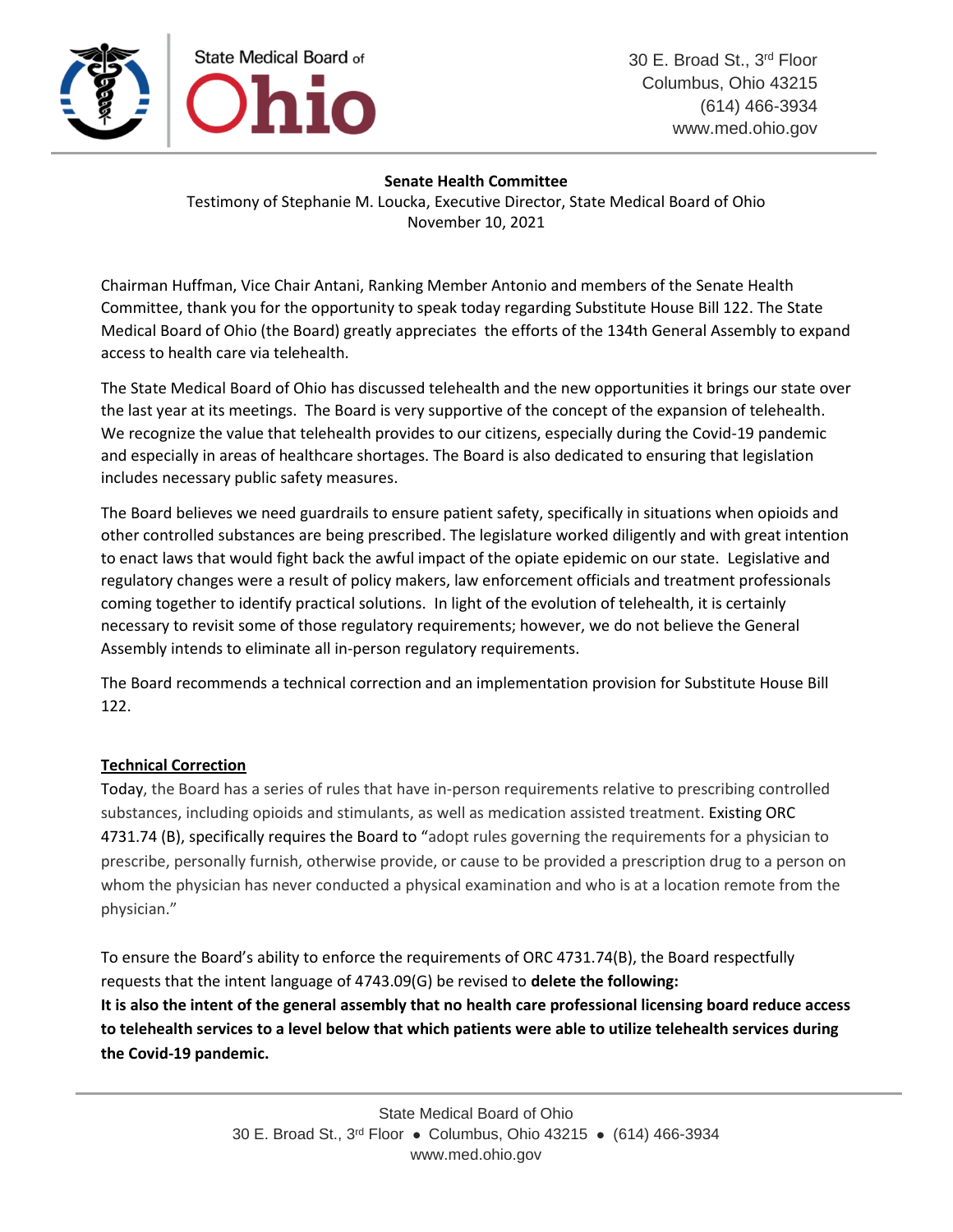This language conflicts with existing rules and laws that protect the public from bad prescribers. Additionally, the intent language codifies health care boards' responses to an unprecedented pandemic. This will serve as a deterrent to agile responses from regulatory boards who are charged with protecting the public in future emergencies.

As an alternative to the deletion of the intent language, the Board recommends an amendment to proposed 4743.09(B) of Substitute House Bill 122. 4743.09(B), as drafted, states "Each health care professional licensing board shall permit a health care professional under its jurisdiction to provide the professional's services as telehealth services"

# **The Board seeks to add the following technical correction "except as otherwise specified for prescribing opioids or other controlled substances."**

The new language would read: "Each health care professional licensing board shall permit a health care professional under its jurisdiction to provide the professional's services as telehealth services**, except as otherwise specified for prescribing opioids or other controlled substances"**

We do not believe it is the intent of the General Assembly to expressly prohibit the board from regulating **some** in-person requirements for providers prescribing dangerous drugs. While rule requirements have been relaxed in response to the unprecedented pandemic, the existing controlled substance prescribing rules, and specifically the opioid prescribing rules, protect the citizens of Ohio. These rules and some of their in-person requirements are a necessary safeguard as the state continues to battle the opioid crisis.

The Board has already begun, and is committed to continue, a robust stakeholder process to craft the inperson requirements of the controlled substance and opioid prescribing rules to standards that will allow for greater access for patients via telehealth, yet also maintain public safety.

The Board points to our neighbor states of Indiana and Kentucky, both of whom just recently enacted updated telehealth laws. In Indiana, opioids (other than medication assisted treatment) may not be prescribed by telehealth. Additionally, controlled substances may only be prescribed if certain conditions, including an in-person exam by a licensed Indiana healthcare provider, are met. Kentucky allows for state agencies to require 'in person' requirements when the state agency deems it medically necessary.

#### **Implementation**

The Board would like to provide clarity and transparency to the stakeholder community about telehealth regulations. Accordingly, the Board suggests the **addition of the following language: The General Assembly finds that the health care professional licensing boards may adopt rules regarding telehealth pursuant to R.C. 4743.09(B). While the health care professional licensing boards are implementing this statutory authority, these boards may suspend enforcement of their current rules involving telehealth and/or in-person health care service or prescribing requirements until new or amended rules are adopted or May 31, 2022, whichever occurs first.**